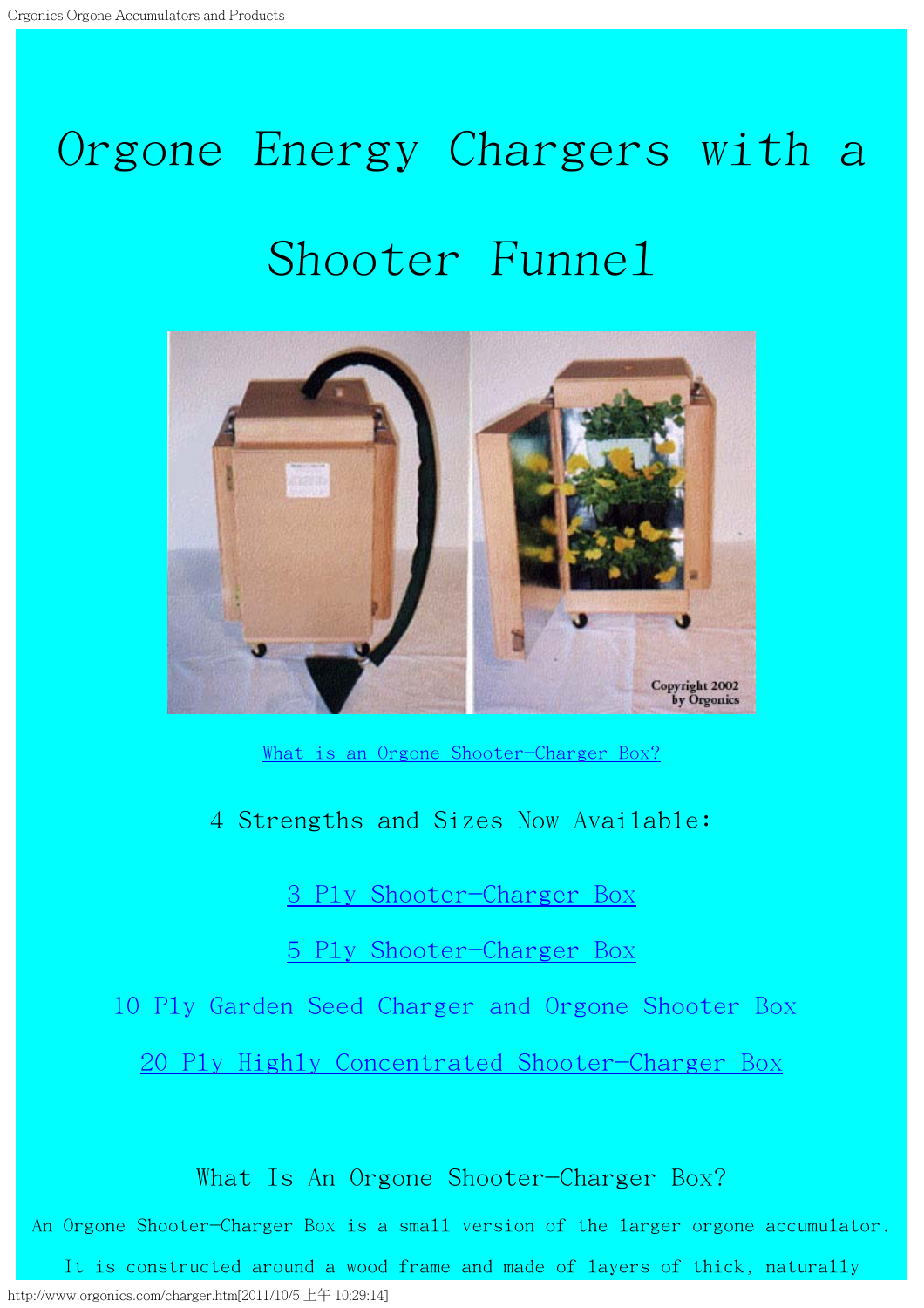energetic sheep's wool batting alternating with carbon steel wool. The inside is lined with galvanized carbon steel sheet and the outside is covered in formaldehyde-free fiber board.

The function of the Shooter-Charger is two-fold:

The Shooter: NEW! Orgonics now uses a medical grade stainless steel funnel for the Shooter apparatus: a 4 foot hollow steel cable, covered with acrylic felt, is inserted into the accumulator box through a hole either in the top or front. Attached to the other end of the cable is the medical grade stainless steel funnel layered with orgone accumulating acrylic felt and steel wool. This set-up draws concentrated orgone energy from inside the accumulator box, through the cable, and out the funnel where this energy can be directed on parts of the body, on animals, or plants; where ever a localized irradiation of orgone energy is wanted.

The Charger: The lid or door of the box can be opened, and items can be placed inside the accumulator box, making it a "Charger" for experimentally charging items with orgone energy. Water, wine, food, seeds, seed sprouts, plants, cosmetics, clothing, even dishes are some of the things that people have experimentally charged with orgone energy.

The Shooter-Charger Boxes can develop an orgone energy field around them, and therefore should be stored in an area free of orgone-irritating energy fields such as old-style CRT TVs and computers, fluorescent lights, or microwave ovens and not within 25 miles of a nuclear reactor. The interior of galvanized steel can be wiped down with water to quickly and easily restore a fresh orgone charge. They should also be placed in an area that has good ventilation or taken outside in the sun and fresh air to occassionally renew their charge.

The units come with instructional booklets.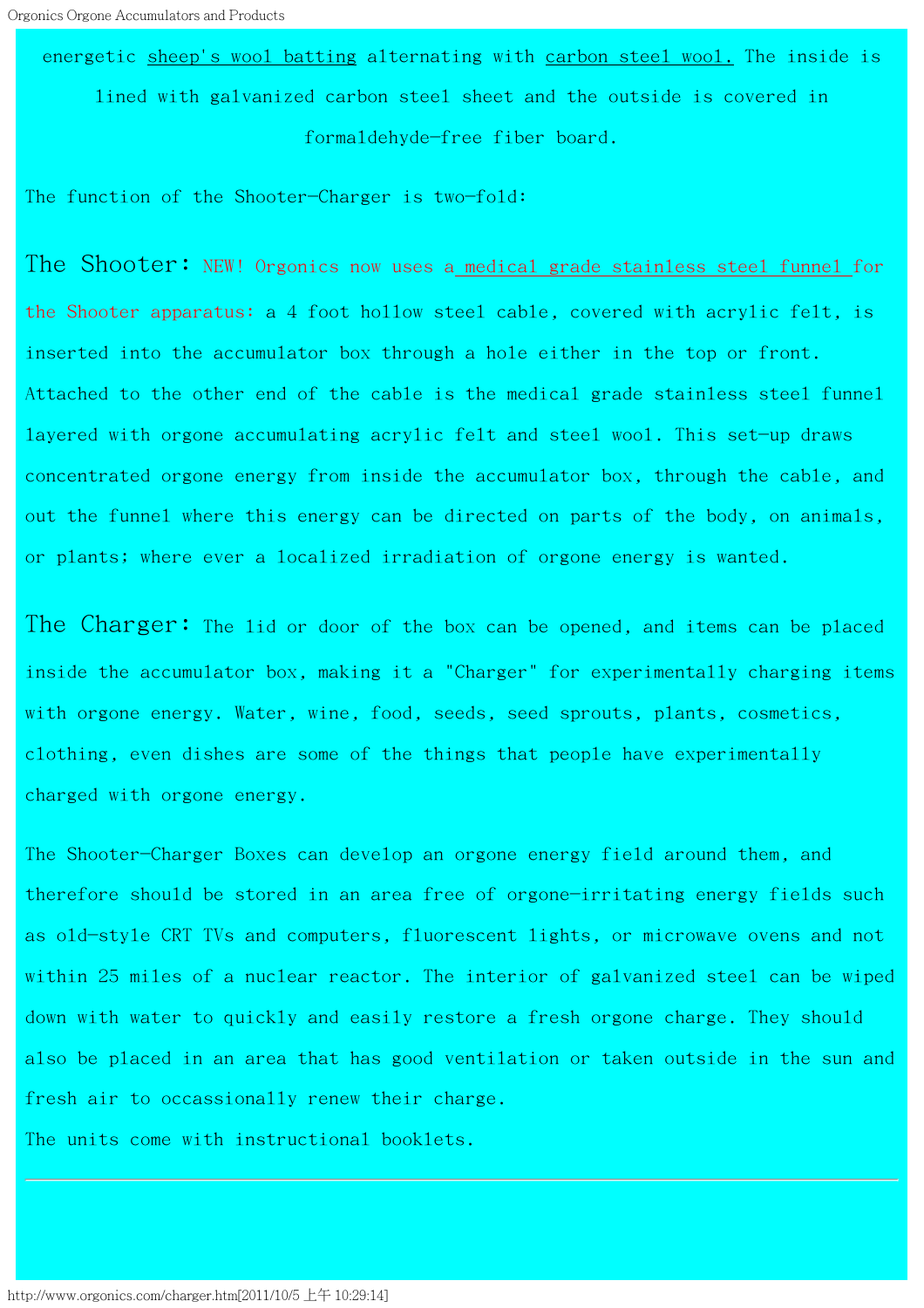## <span id="page-2-0"></span>3 Ply Orgone Charger & Shooter Box



 $\Box$ 

All Photos on this Website are Copyrighted by Theirrie Cook & Orgonics

This table-top Orgone Accumulator Charger & Shooter is a great introductory tool for working with orgone energy.

This unit measures  $12''$  x  $12''$  x  $12''$  inside and  $15.5''$  x  $15.5''$  x  $17''$  tall on the outside.

It is mounted on wheels for easy maneuverability; it has a hinged door that opens in the front,

a metal shelf inside to hold more items, and an orgone funnel with an attached cable.

Even though this unit is small, it has many exciting and useful functions.



The Orgone Charger can infuse orgone energy into water, wine, food, cosmetics,

clothing,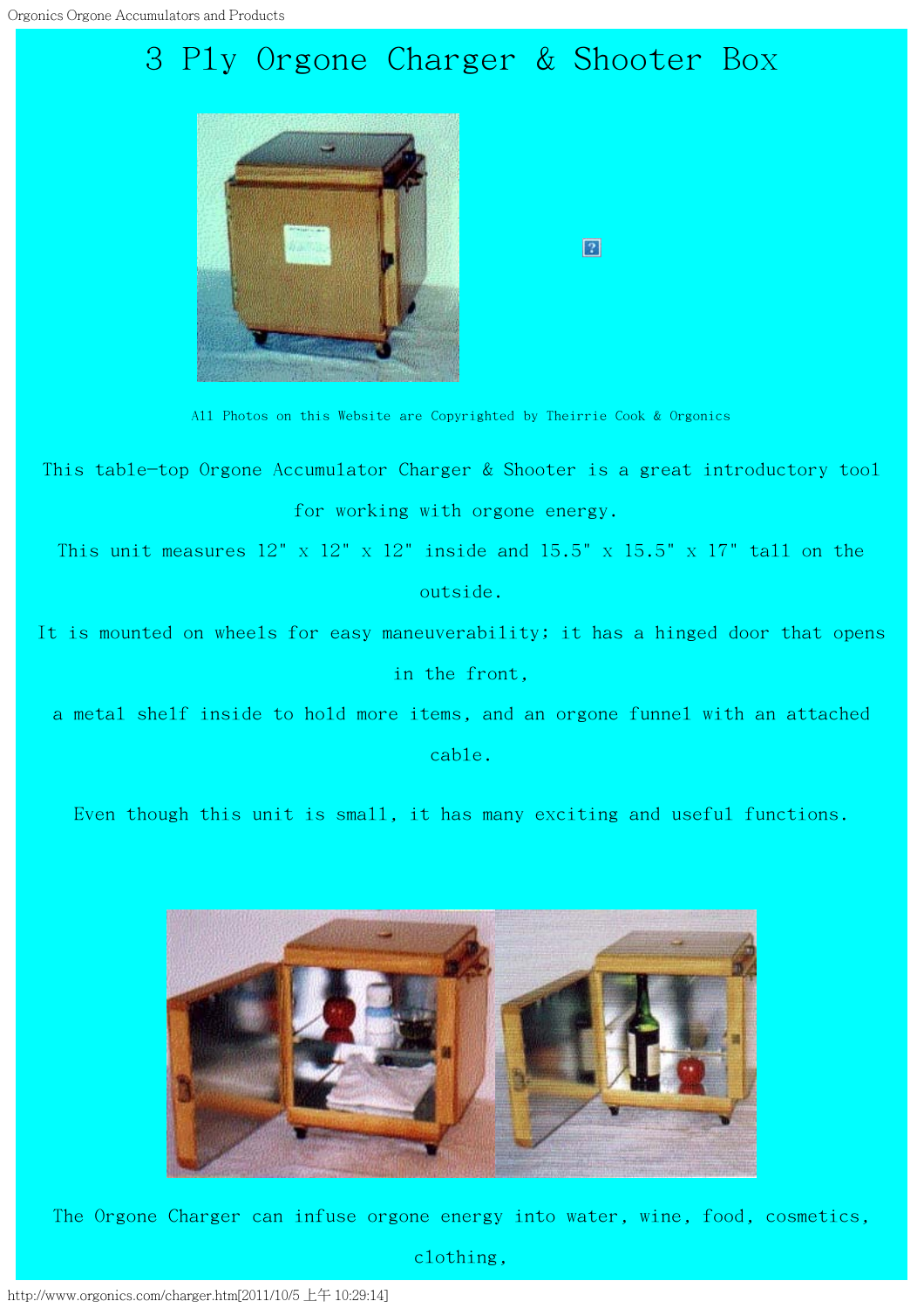plants, seeds, crystals and other experimental items.



All Photos on this Website are Copyrighted by Theirrie Cook & Orgonics

The Charger can become an Orgone Shooter by inserting a hollow metal cable with an attached Orgone Funnel.

This enables the user to direct the energy from inside the Charger to the outside and focus it on specific areas.

The 3 Ply Orgone Charger/Shooter is handcrafted from quality fir, formaldehyde-free particle board, galvanized steel,

and layered with natural sheep's wool and steel wool for a gentle, yet penetrating charge.

The unit is shipped assembled, but can be easily taken apart into 6 panels.

A removeable metal shelf is included.

The 3 Ply Orgone Charger/Shooter is a wonderful tool for personal use, the garden, and experimenting.

#### Price: \$365.

Shipped assembled; shipping costs are additional.

Orgonics? ships worldwide.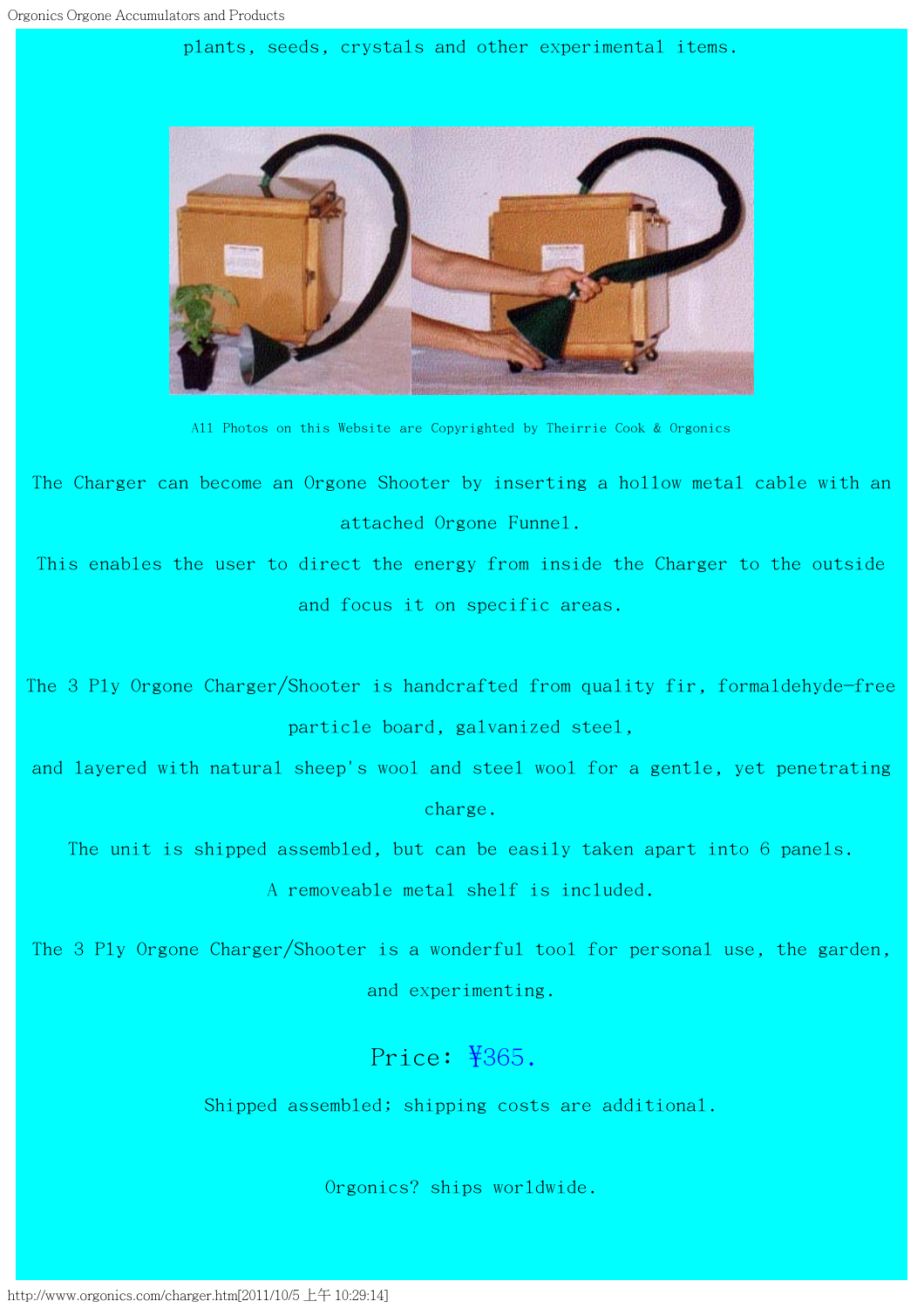# 10 Ply All-Purpose Charger and Orgone Shooter Box

<span id="page-4-0"></span>

The 10 Ply Shooter-Charger Box is designed as a miniature version of the sit-in orgone energy accumulator. A hinged door opens in the front to easily load items onto 2 removable shelves. It's six panels are assembled using a quick and easy right-angle furniture connection, just like the larger accumulators.

The inner dimensions are: 19" tall, 15" deep, and 12" wide which approximate the harmonious proportion of 3: 4: 5. The outer dimensions are: 27" tall, 21" deep, and 17.5" wide. Weight: aprox. 45 pounds.

Great for gardeners! The interior easily holds flats or six packs of seedlings. Gardeners have the options of either charging seeds in the smaller can provided for seed charging which is done prior to planting. Planted seed flats can be sprouted in the accumulator; or purchased plants can be charged prior to

planting to give them a little energy boost.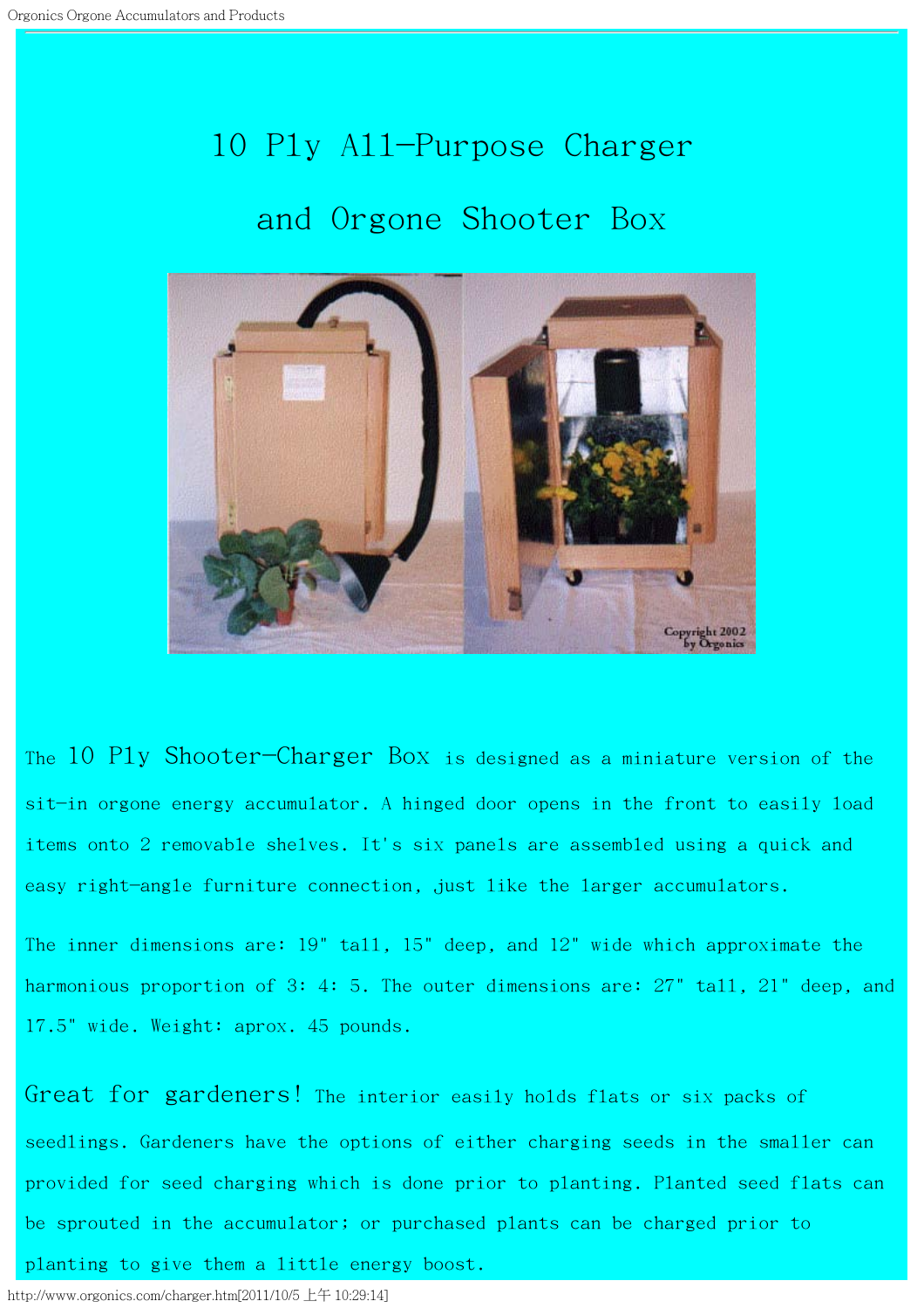Charge up wine! Many people report that after 10 minutes in an orgone charger, wine develops a wonderful aged flavor that would take years to produce in the barrel.

Charge up water! The shelves can be removed to charge a large jug of water for watering plants or drinking.

Items such as food, cosmetics, even clothing can be placed inside and charged up! The Shooter funnel can be used to treat individual plants., animals or people. The Orgone Shooter-Charger sits on wheels for easy movability and has handles attached to the sides.



Above left is the Charger with the Shooter funnel attached. On the right, is the open Charger showing three shelves of plants being charged.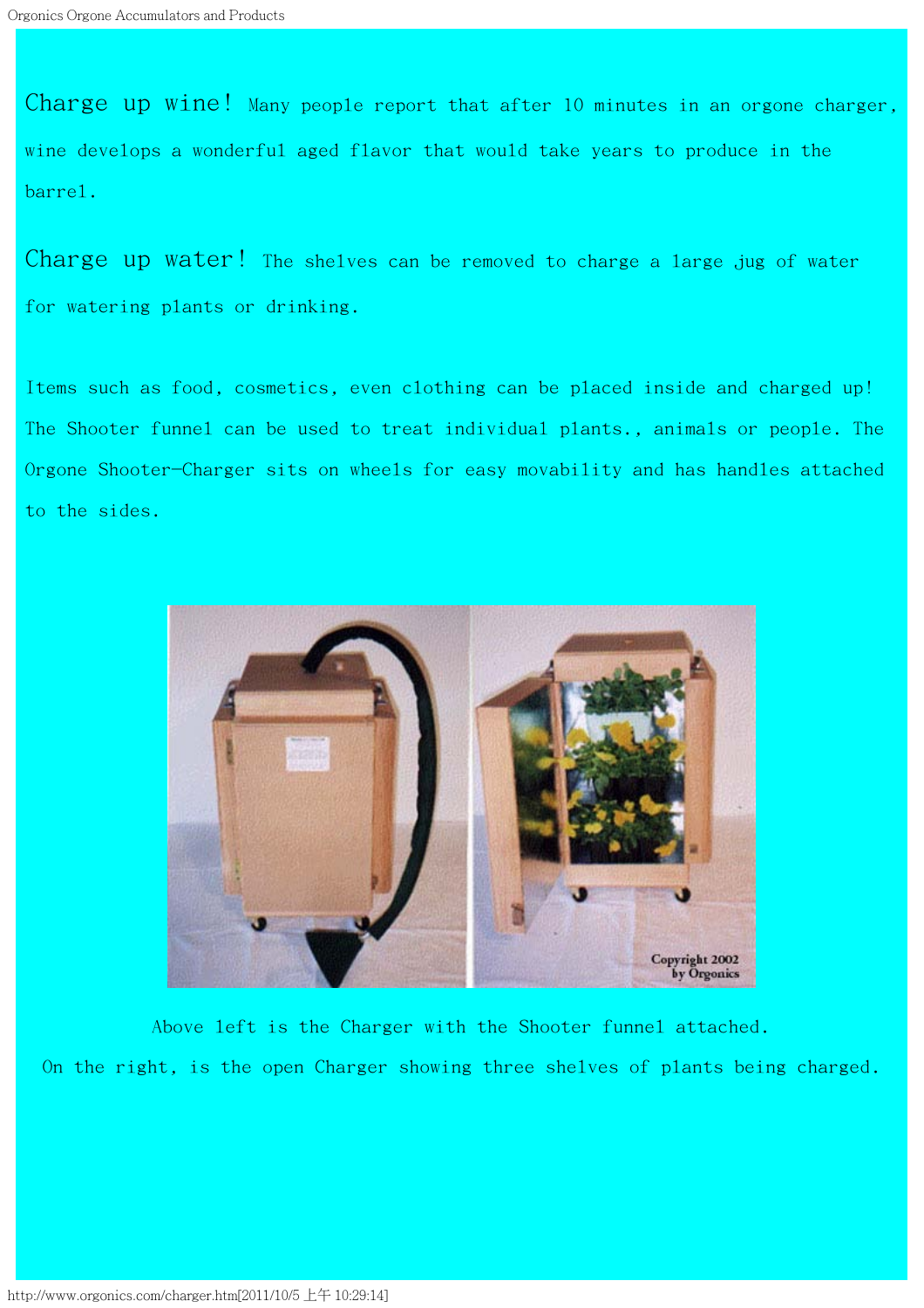

The Orgone Charger can also be used to charge wine, foods, cosmetics, clothes, etc. Some people even use it as a bread box to keep bread fresher longer. Try charging your favorite cotton T shirt with orgone energy.

The Shooter cable is inserted through the top of the Charger box.

The medical grade stainless steel funnel is layered with acrylic felt and steel

wool.

The cable and funnel draw the orgone energy out from the Charger and it can be directed with the funnel to parts of the body, plants, or animals.



#### PRICE: ¥985.

Simple assembly required.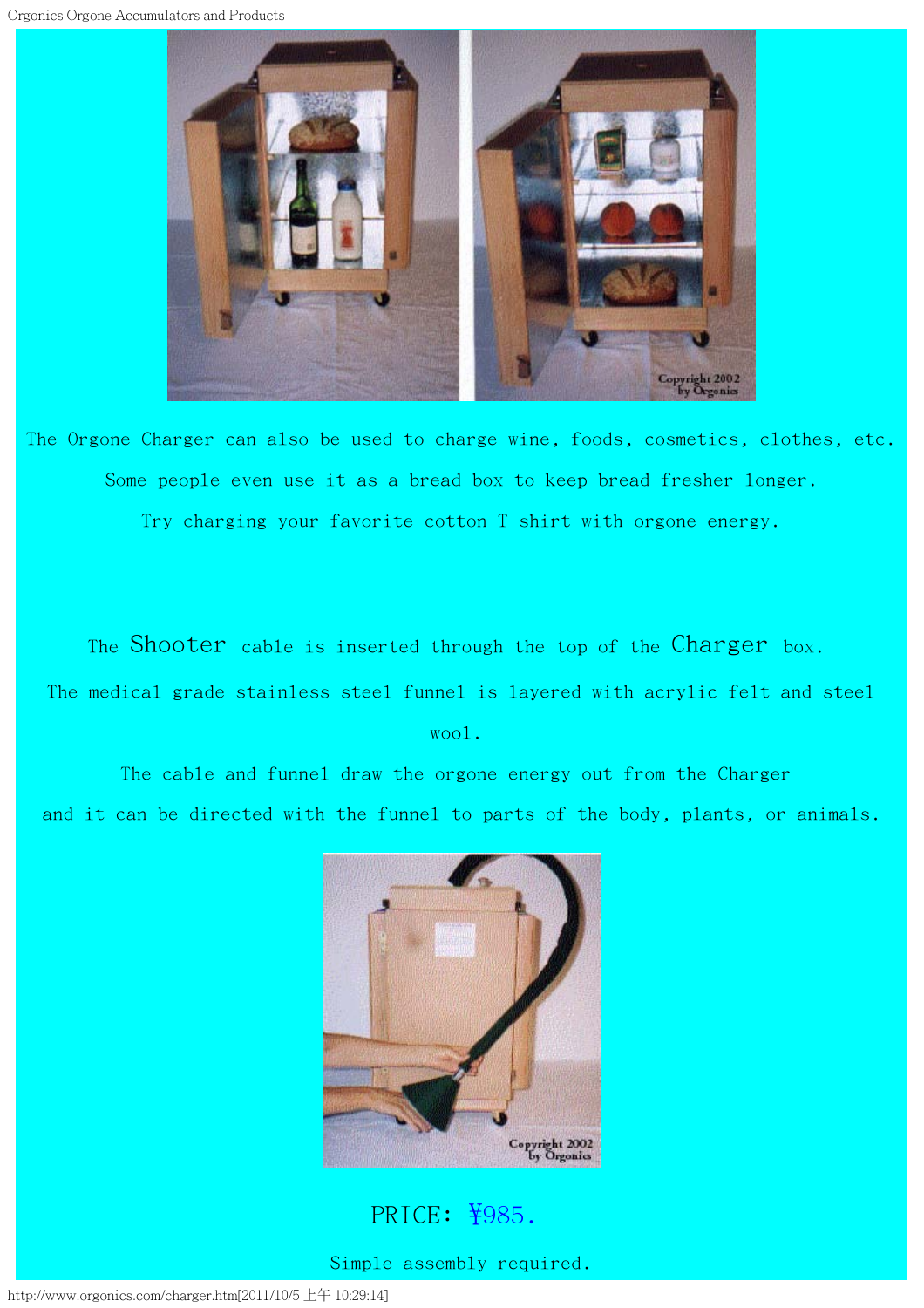Shipping costs are additional.

Orgonics? ships worldwide.

All Photos on this Website are Copyrighted by Theirrie Cook & Orgonics

#### 5 Ply Shooter-Charger Box

<span id="page-7-0"></span>The 5 Ply Shooter-Charger Box is also used as the seat in the large, sit-in orgone accumulators.

It is constructed of 5 layers of sheep's wool and steel wool.

The inner dimensions of the Charger is 17.5" long, 11" wide, and 6.5" tall which are also golden section proportions: 1.6: 1: .6. The outer dimensions are 21" long, 14.5" wide and 10.5" tall.

The top of the Charger box lifts off and the interior space can be used for charging water, seeds. plants, wine, etc.

A medical grade stainless steel funnel, covered with orgone accumulating materials, is attached to a hollow cable which is inserted through the front. This Shooter attachment helps to direct the orgone energy to areas for irradiation.

5 Ply Shooter-Charger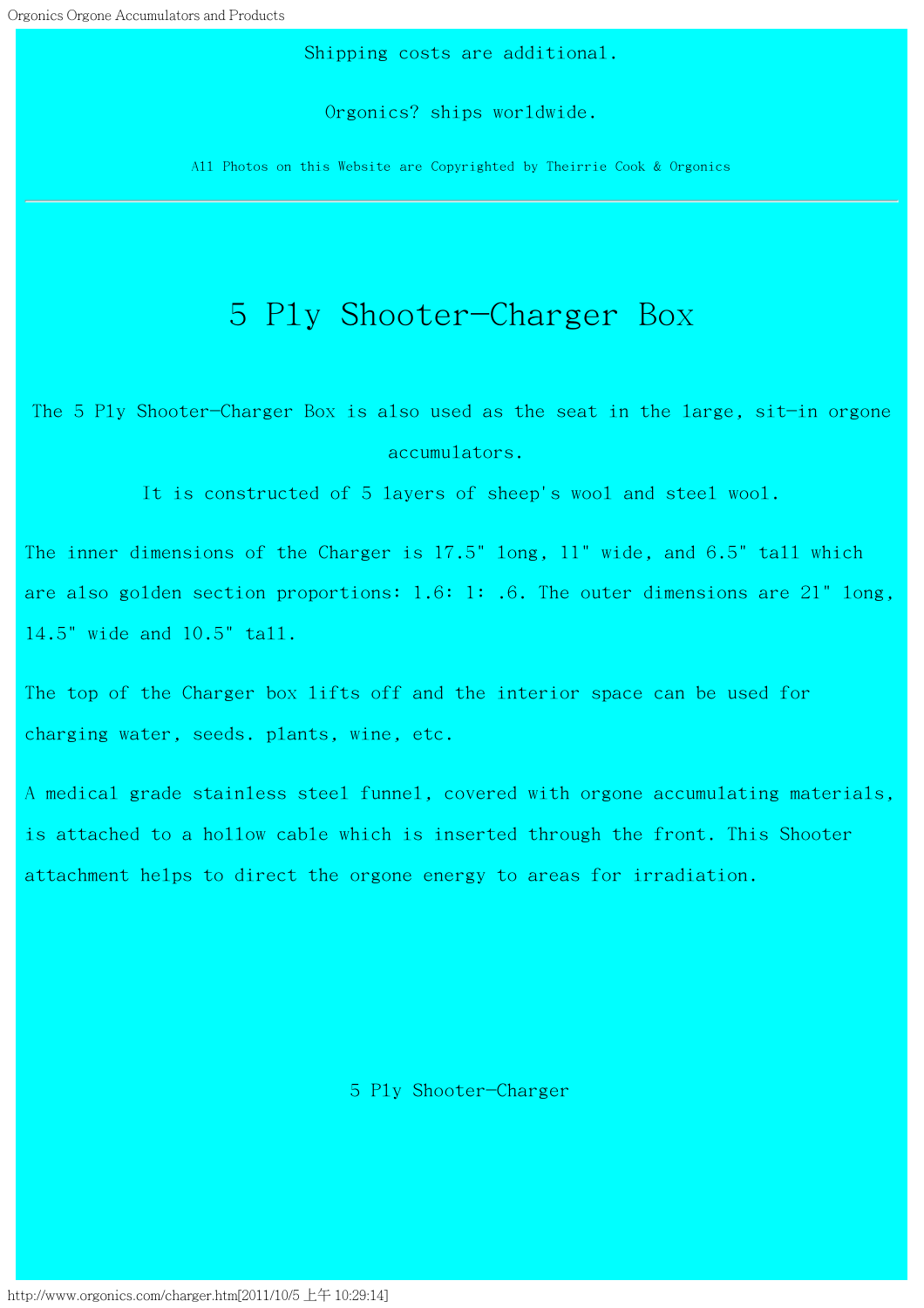Orgonics Orgone Accumulators and Products



"Once when I had <sup>a</sup> minor toe injury, I brought the shooter box to <sup>a</sup> park where I sat for 45 minutes with my foot right near the funnel. When I next inspected the toe, it resembled an injury that had about <sup>a</sup> week to heal; showing advanced knitting

along the skin tear, etc."  $-$  Orgonics Customer

#### $-$  PRICE: \# 450.

Shipped assembled;

shipping costs are additional.

Orgonics? ships worldwide.

All Photos on this Website are Copyrighted by Theirrie Cook & Orgonics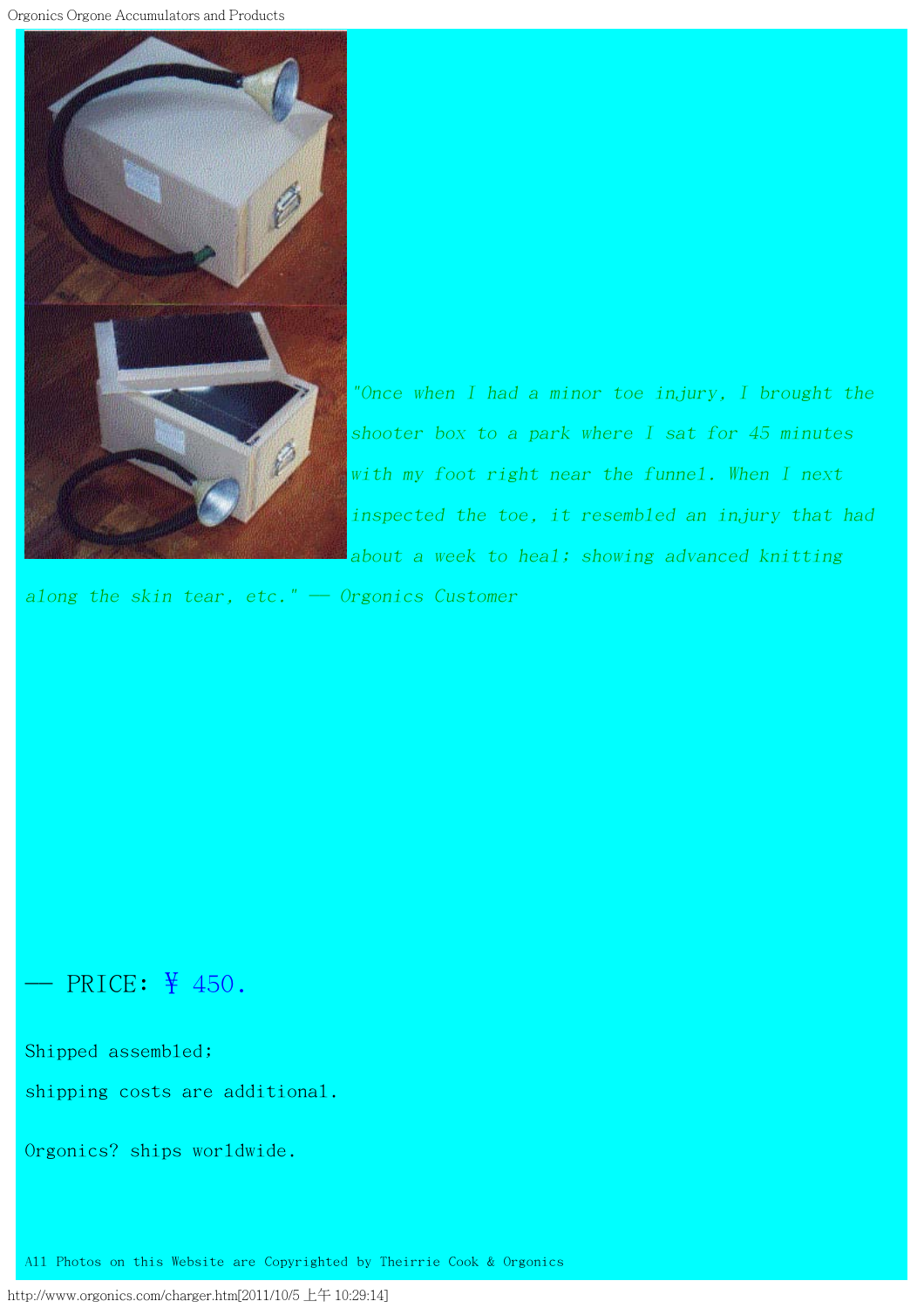### 20 Ply Highly Concentrated Shooter-Charger Box

This orgone device has the highest concentration of orgone energy of all the devices Orgonics makes.

It is also designed with a hinged door in the front that can be opened and the interior has a removable shelf that increases the holding capacity. The Shooter cable is inserted through a hole in the top of the device. The medical grade stainless steel funnel is layered with acrylic felt and steel wool, attached to a hollow steel cable and inserted through a hole in the top to become the Shooter attachment. The unit is mounted on wheels.



Interior dimensions:  $12"$  x  $12"$  x

12"

Simple assembly required.

#### Price \$1095.

Shipping costs are additional.

Orgonics ships worldwide.

All Photos on this website are Copyrighted by Theirrie Cook & Orgonics